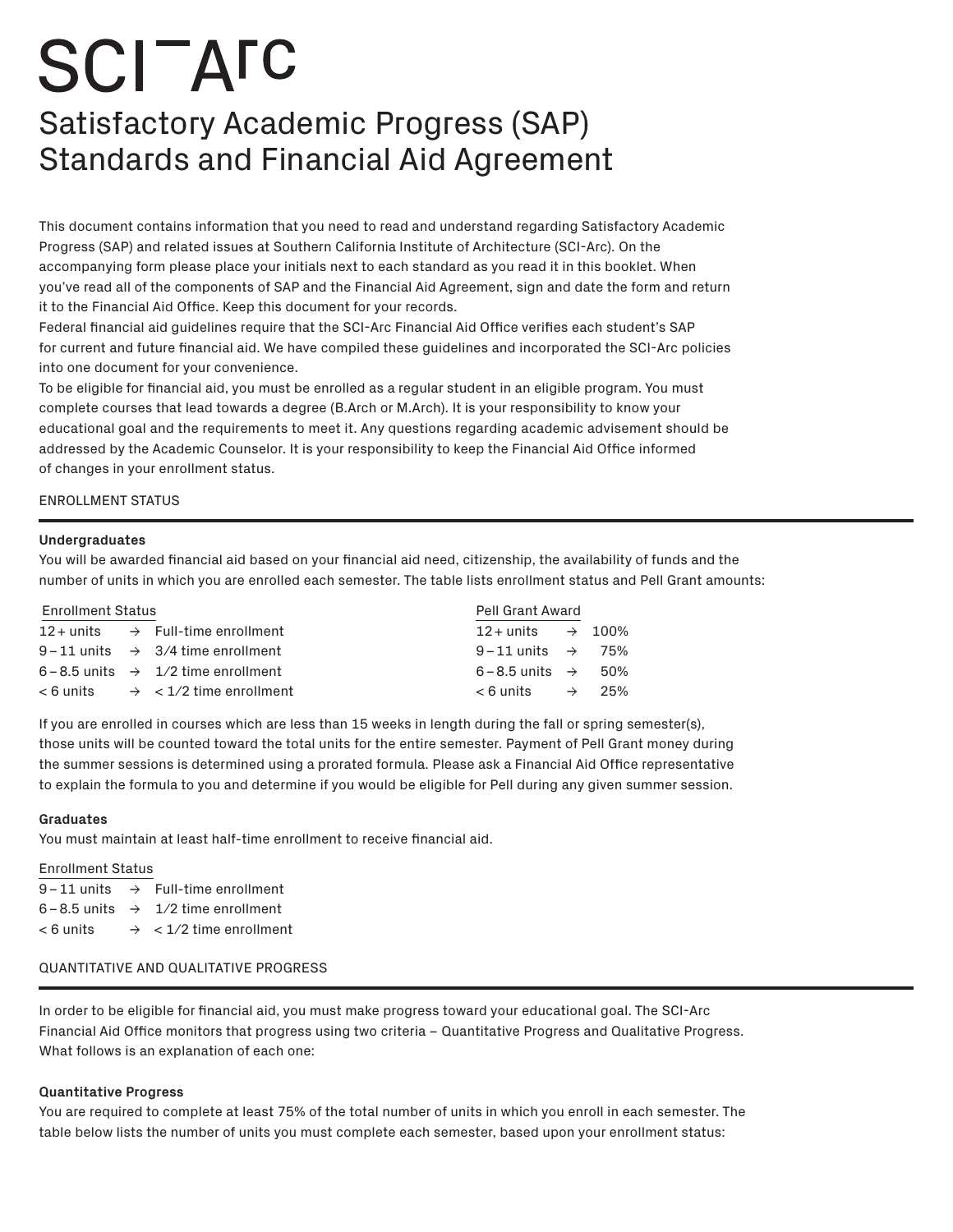| Undergraduate            |  |
|--------------------------|--|
| <b>Enrollment Status</b> |  |

Quantitative Progress Requirements Full-time enrollment  $\rightarrow$  Must complete 9 units  $3/4$  time enrollment  $\rightarrow$  Must complete 7 units  $1/2$  time enrollment  $\rightarrow$  Must complete 5 units  $<$  1/2 time enrollment  $\rightarrow$  Must complete all units Graduate

Enrollment Status Full-time enrollment  $\rightarrow$  Must complete 6 units  $1/2$  time enrollment  $\rightarrow$  Must complete 4 units

Quantitative Progress Requirements

 $<$  1/2 time enrollment  $\rightarrow$  Must complete all units

### **Qualitative Progress**

You are required to maintain a cumulative Grade Point Average (GPA) of at least 2.7. The GPA standard is used at all times in the determination of eligibility for financial aid, even when you do not receive financial aid. Quantitative and Qualitative Progress standards are checked once per academic year at the end of the spring semester and include all periods during which you were enrolled (summer session(s), fall & spring semesters). It is your responsibility to make sure that you meet both of these progress standards.

#### GPA Equivalents

| $CR+ \rightarrow$ |   | 4.0  |
|-------------------|---|------|
| CR.               | → | 3.35 |
| $CR- \rightarrow$ |   | 2.7  |
| $CCR \rightarrow$ |   | 2.0  |
| NC.               | → | 0.0  |
| ı                 | → | 0.0  |
| W                 | → | 0.0  |

### **Other Factors Considered for Satisfactory Academic Progress**

- 1. Term Count—The Federal Government has placed limits on the number of semesters a student can receive financial aid. For a SCI-Arc student, it is 15 semesters of full time enrollment or the equivalent as a part-time student. Transfer students are calculated by the studio level they are accepted at. For example, if an undergraduate transfer student is accepted as a 2A, he/she will have eight semesters of eligibility with a maximum limit of 12 semesters.
- 2. Studio—SCI-Arc's policy is that a student must maintain a 2.7 or better in studio. If the GPA drops below 2.7, the student must have a meeting with the program chair who will determine if the student can continue onto the next level. Students who receive two consecutive CCR grades must repeat the most recent studio and receive a CR or better. Students who receive two consecutive NC's in studios will be dismissed from SCI-Arc.

| Refund |  |  | Time from the first day of classes |
|--------|--|--|------------------------------------|
|        |  |  |                                    |

 $100\% \rightarrow 1-7$  weeks

- $90\% \rightarrow 8-10$  weeks 50%  $\rightarrow$  11-19 weeks
- $25\% \rightarrow 20-37$  weeks
- 0%  $\rightarrow$  After 38 weeks
- 6. The federal financial aid (Pell Grant, Supplemental Education Opportunity Grant [SEOG], or Federal Direct Stafford Loan program disbursed to the school on your behalf;
- 7. All registration fees (Administrative Fee, Student Union Fee). You will only be liable for repayment if you withdraw completely
- 3. Seminars—Students who receive two NC's in seminars will be placed on academic warning.
- 4. 4. Cumulative GPA—Students with an overall GPA of 2.7 or below will be placed on academic warning. The GPA must be raised during the next semester. If not, he or she must meet with the program chair to determine if the student can continue studies at SCI-Arc.
- 5. Withdrawal, Leave of Absence and Refund Policy—Up to the first day of class, the student will receive 100% refund except for the \$100 registration fee (continuing students) or the nonrefundable deposit (new students). All loans and grants will be sent back to the proper institutions with no penalties. On the first day of class and thereafter, the SCI-Arc refund schedule is as follows:

(i.e. drop all of your classes) from SCI-Arc. In the event you are required to repay financial aid funds, the Financial Office will notify you in writing of the amount you owe. Your academic records will be placed on "hold" until repayment is made.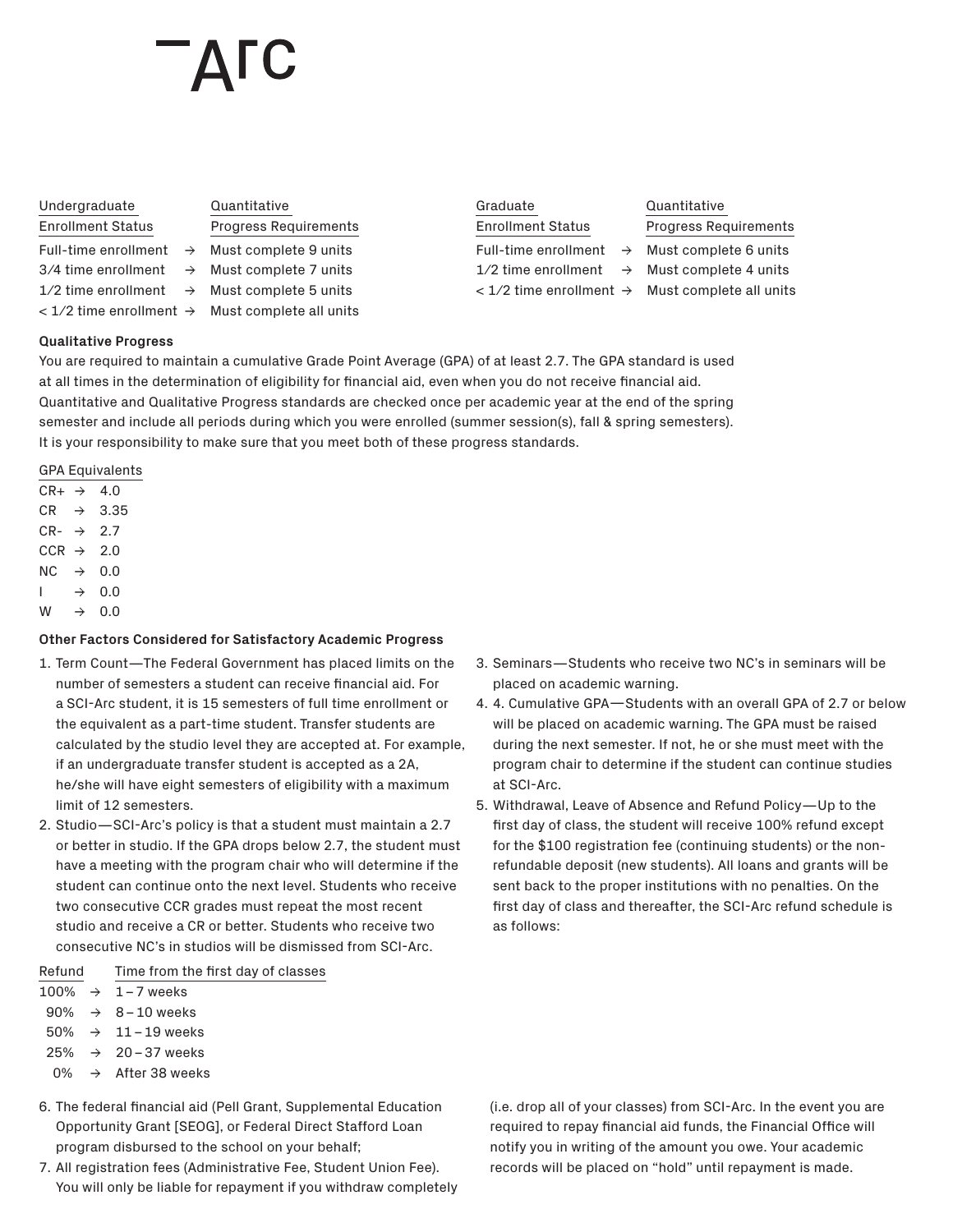#### FINANCIAL AID STATUS:

As stated above, you are required to meet Quantitative and Qualitative Progress standards at all times. If you fail to do so, you will be placed on Financial Aid Probation or Financial Aid Termination status at the end of the academic year in which you failed to maintain either standard. Probation and Termination statuses are defined as follows:

**Financial Aid Probation Status:** Failure to meet Quantitative or Qualitative Progress standard(s) during the prior academic year. A Probation letter will be sent to you at the address on file in the Financial Aid Office informing you of your status and explaining what you need to do to correct this situation.

**Financial Aid Termination Status:** If you do not correct the situation which caused you to be placed on Financial Aid Probation status, or once you have received aid over the allowed number of semesters, you will be placed on Financial Aid Termination Status and you will not be eligible for any financial aid (including the Stafford Loan Program). A letter will be sent to you at the address on file in the Financial Aid Office informing you of your status and what you may do in terms of filing an appeal.

**Appeals:** Students suspended from receiving financial aid funds may appeal in writing to the Director of Financial Aid. A committee, that may include the Academic Counselor, Registrar and your Program chair, will meet on a case-by-case basis. Their decision will be sent in writing to the address on file. Appeals must include documentation supporting the unavoidable circumstances which created the academic problem. Factors that are considered in reviewing an appeal include, but are not limited to: academic history, class standing, number of semesters aid was received, ratio of loans to units completed, previous deficiencies and appeals, and extenuating or unavoidable circumstances. Note: While a medical emergency may be grounds for an appeal, chronic medical conditions are not and should have been taken into account during the academic planning process.

**Educational Goal Guidelines:** Failure to take personal responsibility for your education will not be considered a good reason to have failed to maintain SAP standards. As a college student, you are responsible for your educational goal(s), and you are expected to:

- ∙ Meet with a Counselor
- ∙ Read and understand financial aid instructions and materials
- ∙ Take courses consistent with your educational goal
- ∙ Meet SCI-Arc and financial aid deadlines
- ∙ Do your best to complete the units in which you enroll
- ∙ Maintain your GPA at or above 2.7.
- ∙ Read and understand the SCI-Arc General Catalog
- ∙ Attend your classes regularly and consistently
- ∙ Decide on and plan for your educational goal
- ∙ Seek tutoring and/or other services (if needed) to help you be successful in college
- ∙ And most importantly, always—if you are not sure of something— ASK QUESTIONS!

**Other Grounds for Termination from Financial Aid:** Financial aid is provided for students who qualify, and the SCI-Arc Financial Aid Office complies with all state and federal regulations governing their provisions. Besides failure to maintain Quantitative and Qualitative Academic Progress and exceeding the maximum number of semesters to receive financial aid, there are a number of reasons why you could be terminated from financial aid. It is your responsibility to understand the financial aid rules as they are explained to you in publications such as the Free Application for Federal Student Aid (FAFSA), and the Student Guide to Financial Aid.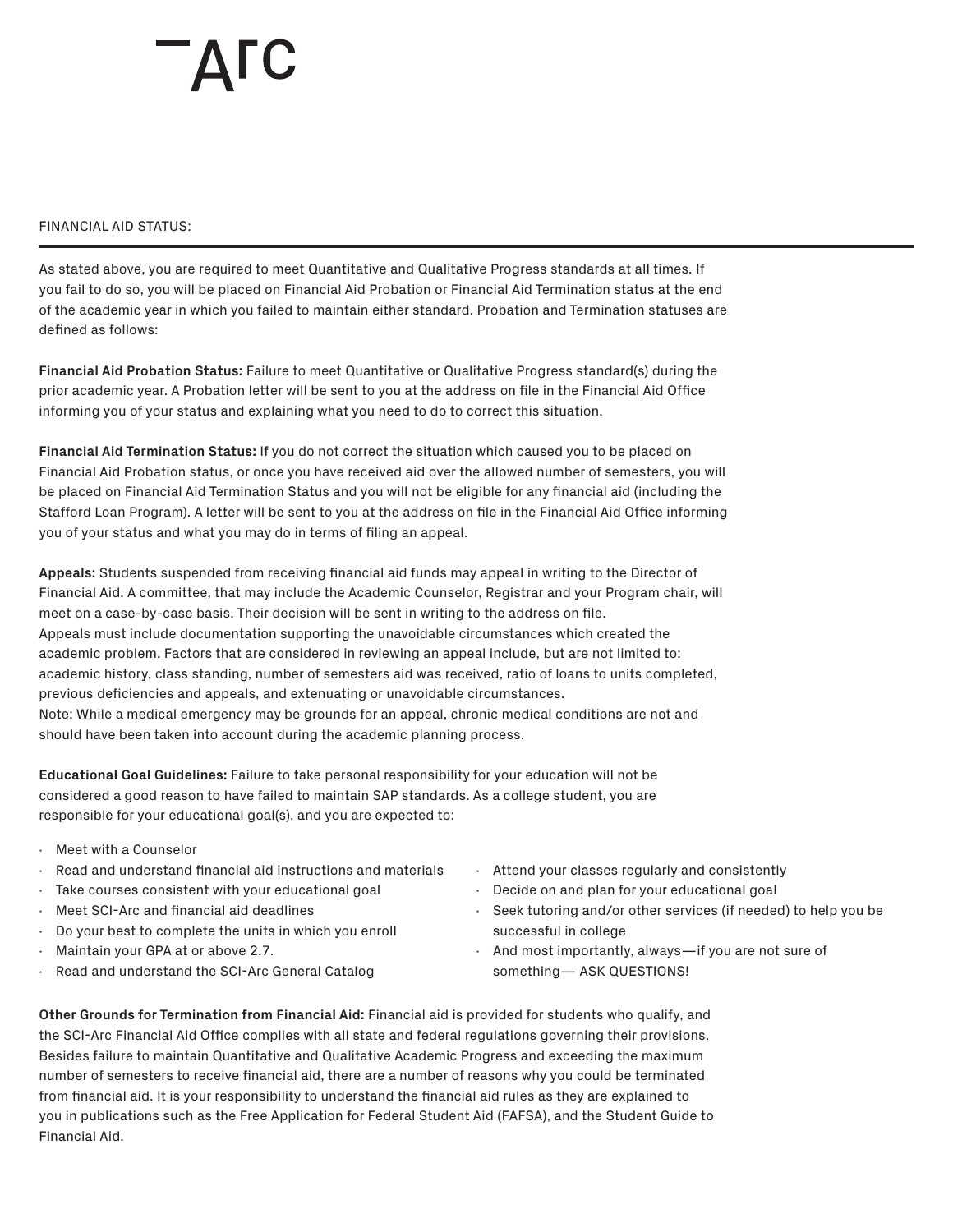#### **Grounds for Terminating Financial Aid Include**

- 1. You are only eligible to receive financial aid at one college and/or university at a time. If you are enrolled at more than one college and/or university, you should only receive financial aid from one of the institutions you attend. This aid includes: Pell Grants, Federal Work-Study (FWS), Supplemental Educational Opportunity Grants (SEOG), Cal Grants and Federal Direct Loan Programs. Scholarships are not included in this prohibition. If you attended more than one college and/or university at the same time, check with each institution regarding their rules about scholarship eligibility. If you receive financial aid from more than one college or university during the same time period, you may be terminated from financial aid. You could be required to pay back the money to at least one of the institutions and you may be referred to the Department of Education Division of Fraud and Abuse.
- 2. Financial aid will be terminated if you fail to submit or knowingly provide false information on any documents required by SCI- Arc or any other college and/or university. These documents include but are not limited to: The SCI-Arc admissions application, the FAFSA, supplemental financial aid documents (verification worksheet, certifications and acknowledgements, SCI-Arc Financial Aid Application, etc.) financial aid transcripts, academic transcripts, financial aid appeals, consortium agreements, or federal income tax returns.
- 3. Your financial aid application may be delayed or your file closed if you do not provide all required documents. You may be terminated from financial aid if you do not provide required documents or if you knowingly provide false information in order to receive financial aid.

### FAMILY EDUCATION RIGHT TO PRIVACY ACT (FERPA)

The Federal Privacy Act (FERPA) prohibits the provision of confidential student information to persons other than the student unless you have provided a written waiver specifying to whom information about you can be given. That is why we cannot give out information to you over the telephone - it is for YOUR protection! We strive to provide you with the best, most timely and accurate service possible. The Financial Aid Office, in order to maintain a record of our dealings with you, conducts most of its business with you by email. It is your responsibility to keep the Financial Aid Office informed of your current email address and telephone number.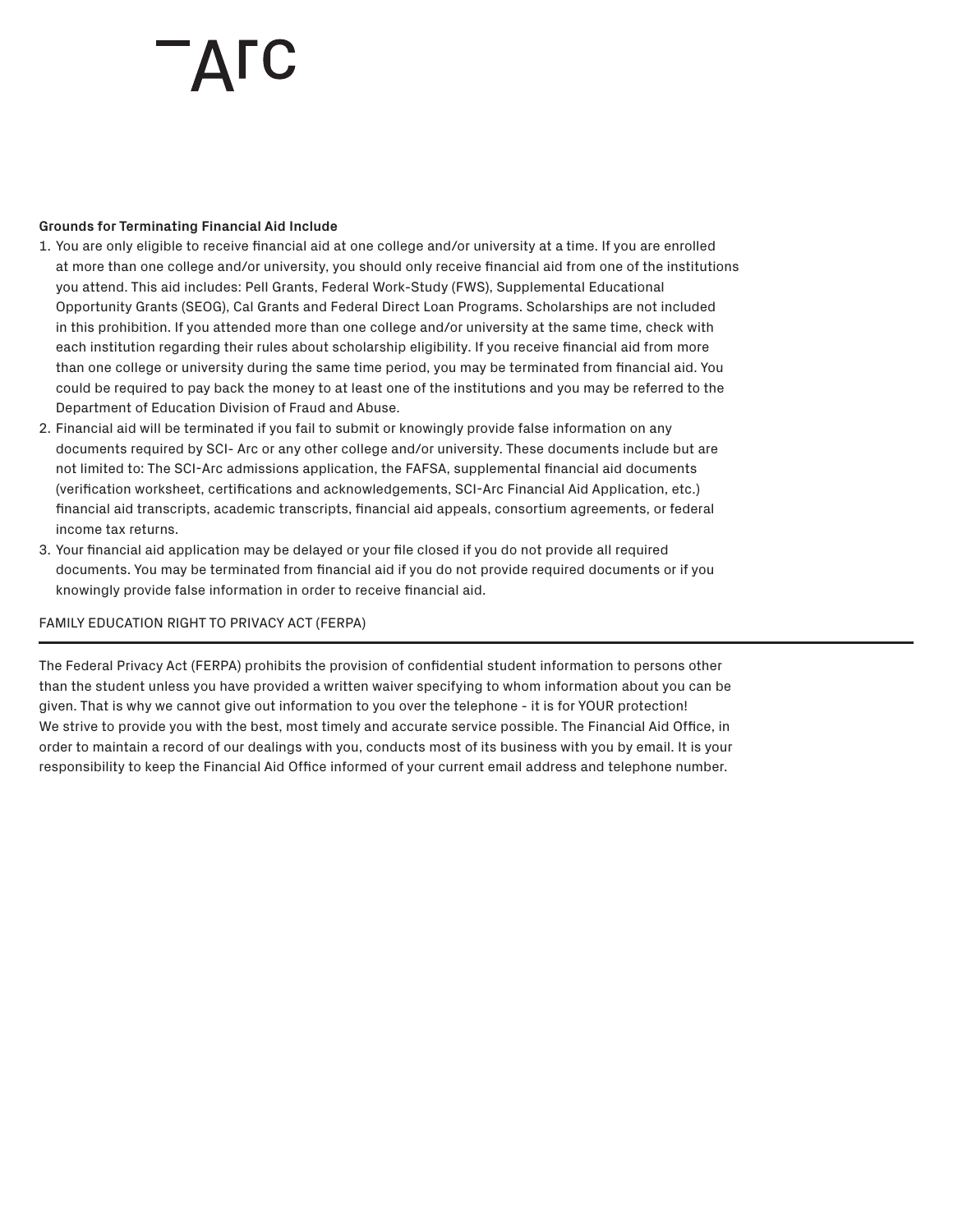## **SCITATC** Financial Aid Agreement

- A. Eligibility for financial aid at SCI-Arc requires the following:
	- 1. Completion and submission of the FAFSA and all appropriate forms. The SCI-Arc Federal Code Number is **014073**.
	- 2. Declare an educational goal with the Academic Counselor. J. Students interested in the Federal Work-Study
- B. Students applying for financial aid need to start early (January). It is the student's responsibility to inform the Financial Aid Office if they plan to attend SCI-Arc and to obtain additional forms either by downloading from the my.sciarc.edu website or by picking it up from the office when they have received a copy of their SAR acknowledgement.
- C. The determination of financial aid eligibility is a lengthy process. Students applying for aid should plan ahead to have sufficient money available to cover the cost of registration, fees, books, supplies, materials and lab fees. Moving costs are not covered by financial aid.
- D. Ability to Benefit: Students must have a G.E.D. or high school diploma in order to be eligible for Title IV Federal financial aid.
- E. Students receiving aid are to use these funds only to cover the cost of books, fees, living expenses and other related educational costs.
- F. Students who are enrolled in courses that are not mandatory to their degree plan are not eligible for federal aid (Pell Grant, Supplemental Education Opportunity Grant (SEOG), or Direct Stafford or Direct PLUS Loan Programs).
- G. Students on financial aid are required to notify the Registrar and/or Academic Counselor of any changes in address or email address. Students can update their own address through the SCI-Arc portal. Failure to do so may delay your financial aid check or other processes.
- H. Students applying for financial aid must submit an official academic transcript from all colleges and universities attended. These transcripts must be sent to the Admissions Office. Students should have transcripts evaluated. Contact the Academic Counselor to make arrangements for transcript evaluation.
- I. Students should report to the Financial Aid Office if their financial circumstances change significantly.
- J. (FWS) program must complete the separate FWS application. The separate FWS application must be submitted to the Financial Aid Office by the third week of classes.
- K. Students on Federal Work-Study (FWS) are required to comply with reasonable requirements set by the FWS supervisor. Failure to do so will result in loss of FWS eligibility.
- L. Once a student receives a "Financial Aid Award Letter," the student may apply for a student loan under the William D. Ford Federal Direct Loan Program. Please refer to the my.sciarc.edu website on the Financial Aid page. The Preferred Lender List for private loans can be found at the bottom of every program level's page.
- M.The SCI-Arc Financial Aid Office understands that students have many different financial situations, and provides various programs to assist them in financing their education. Due to the federal regulatory nature of the banking and lending industries, the Financial Aid Office may review the student loan application and, on a case-by-case basis, delay or deny certification of the student's loan.
- N. All loan disbursements, grants and scholarships will be credited to the student's account. Tuition and fees will be deducted. Any remaining monies will be refunded to the student. Any balance due will be the sole responsibility of the student and must be paid in full prior to being allowed to register for classes.
- O. All males born after December 31, 1959, must register with the Selective Service. If you believe that you are not required to register, call the Selective Service Office at (847) 688-6888 or go to www.sss.gov for information regarding exemptions.
- P. Information on your financial status may be made available to scholarship donors.
- Q. Failure to attend classes for which payments have been made will have serious consequences, including registration holds, record holds and repayment of funds.